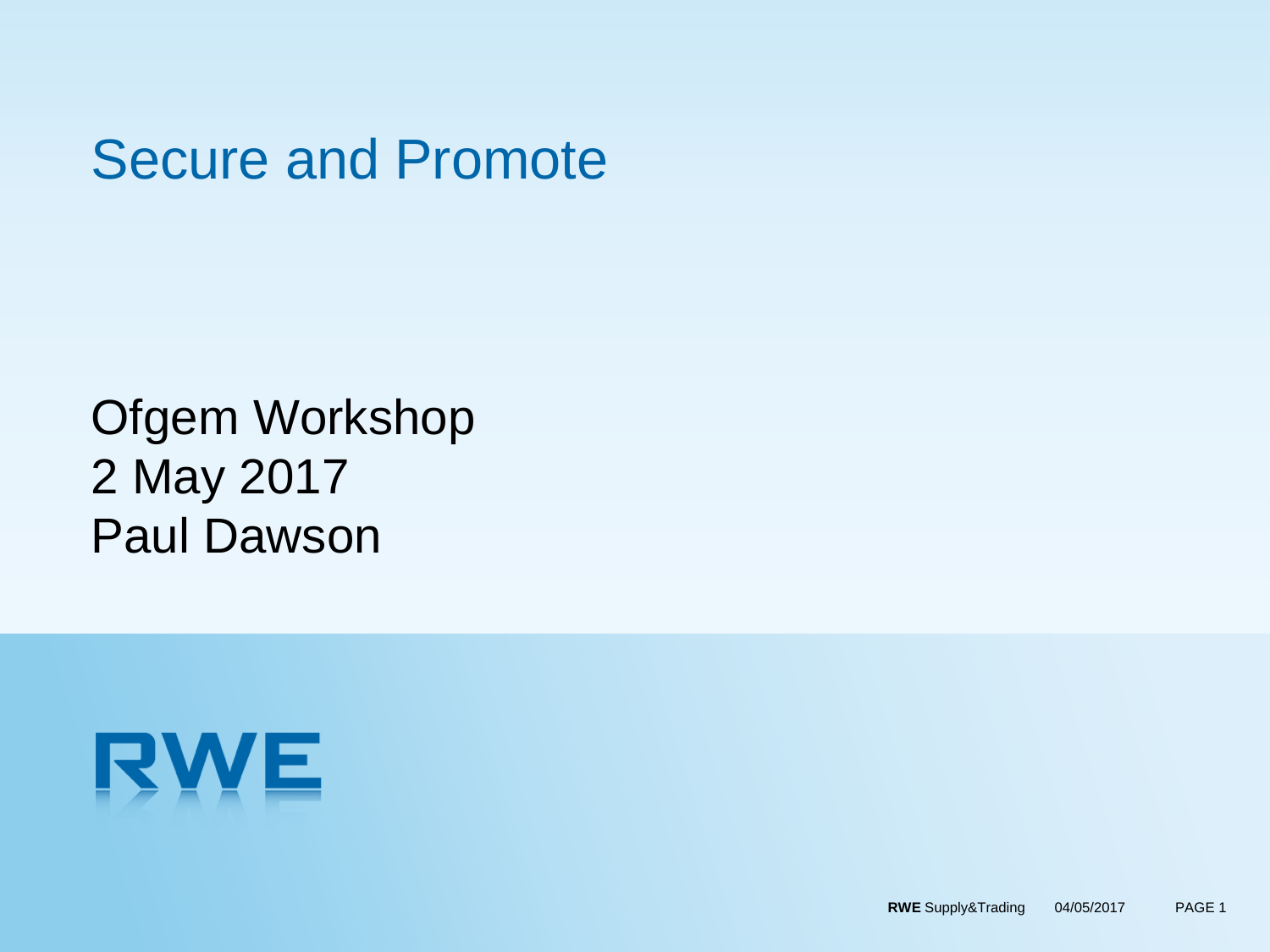## No clear trend in total liquidity, but…

**Concentration of liquidity during Ofgem Windows (for Ofgem mandated contracts)**

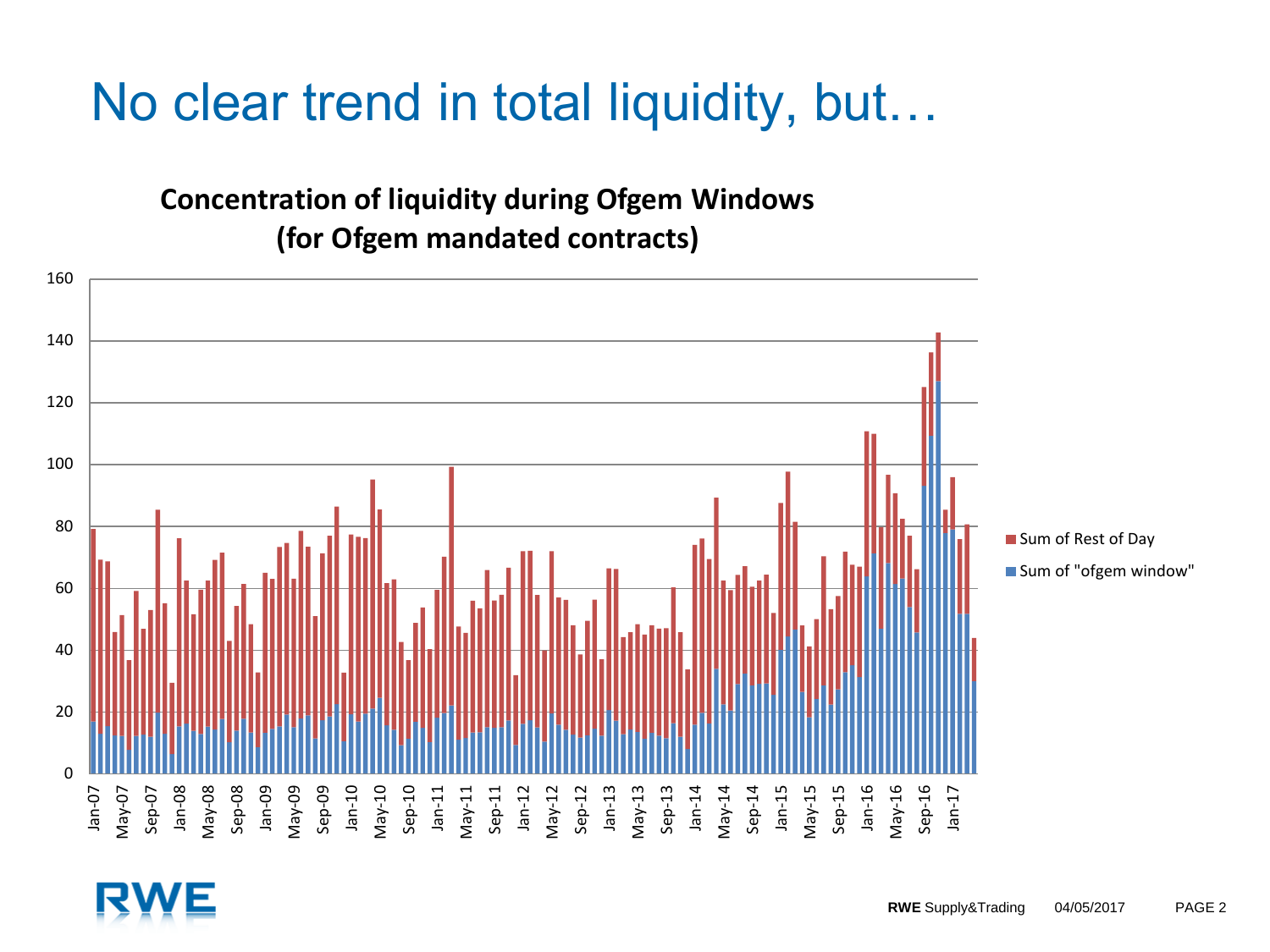## …liquidity increasingly concentrated in windows

#### **% of Volume traded during Ofgem windows (for Ofgem mandated contracts)**



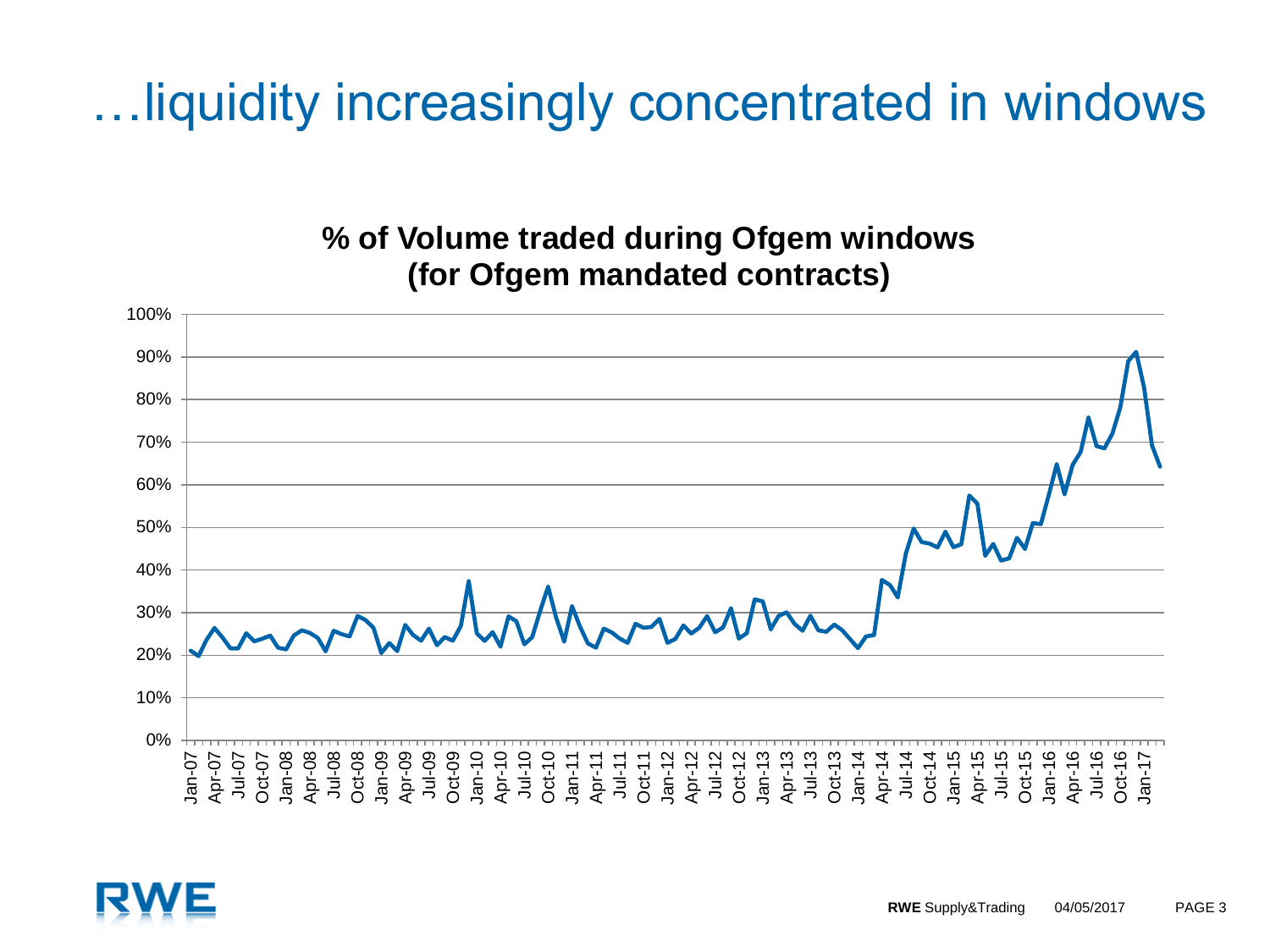## The morning window: before and during





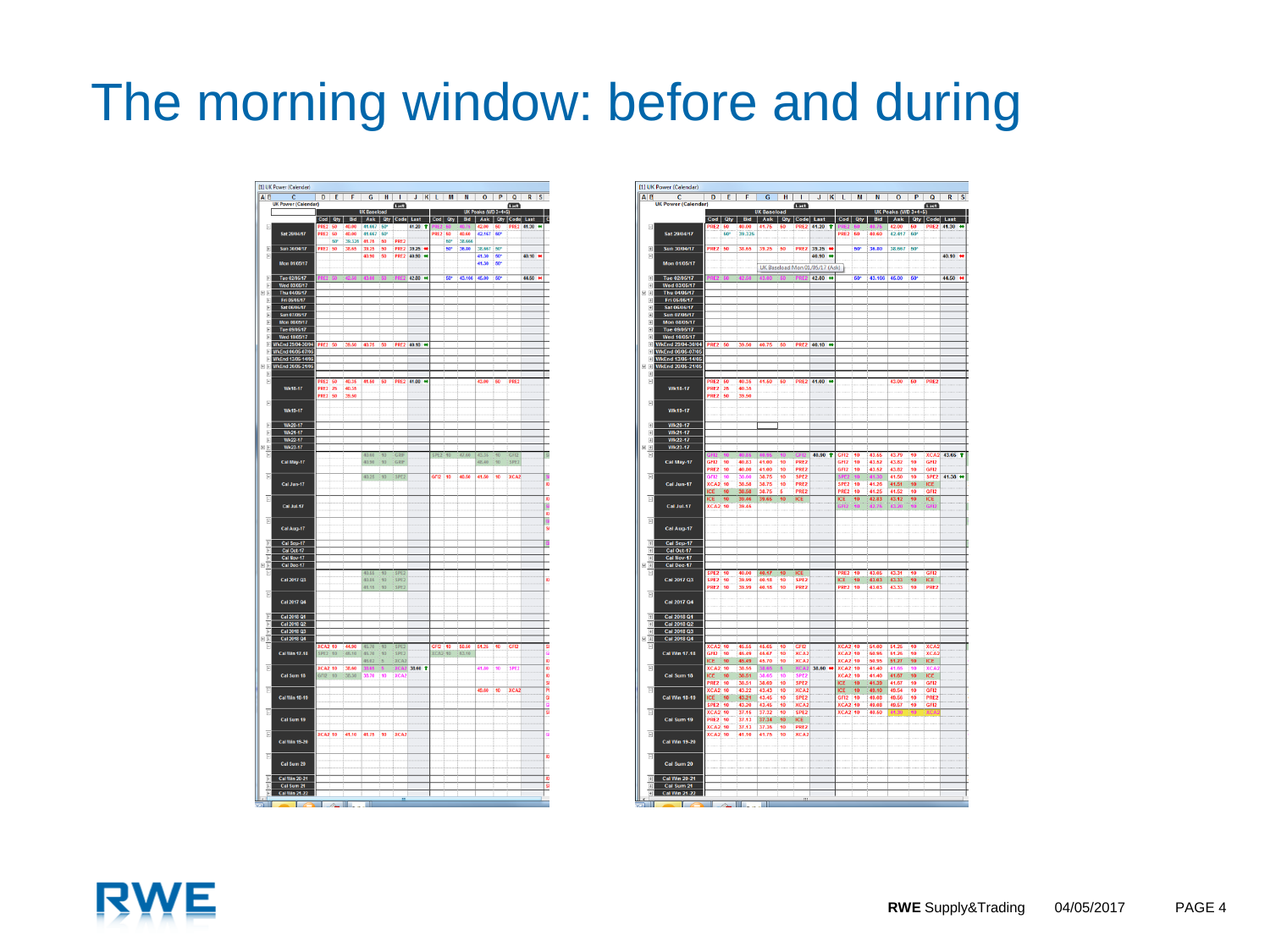## Has the MM obligation succeeded?

- > No clear increase in total liquidity
- > Are volumes in windows churn between obligated parties or "new" volume?
- > Absence of liquidity outside of windows
- > Reference prices are provided by auction outside the obligation
- > Futures contract has struggled to get off the ground
- > Absence of entry of new traders and new risk capital
- > Traders less willing/able to make markets "naturally"
- > Significant cost of compliance (£3-4m per party)

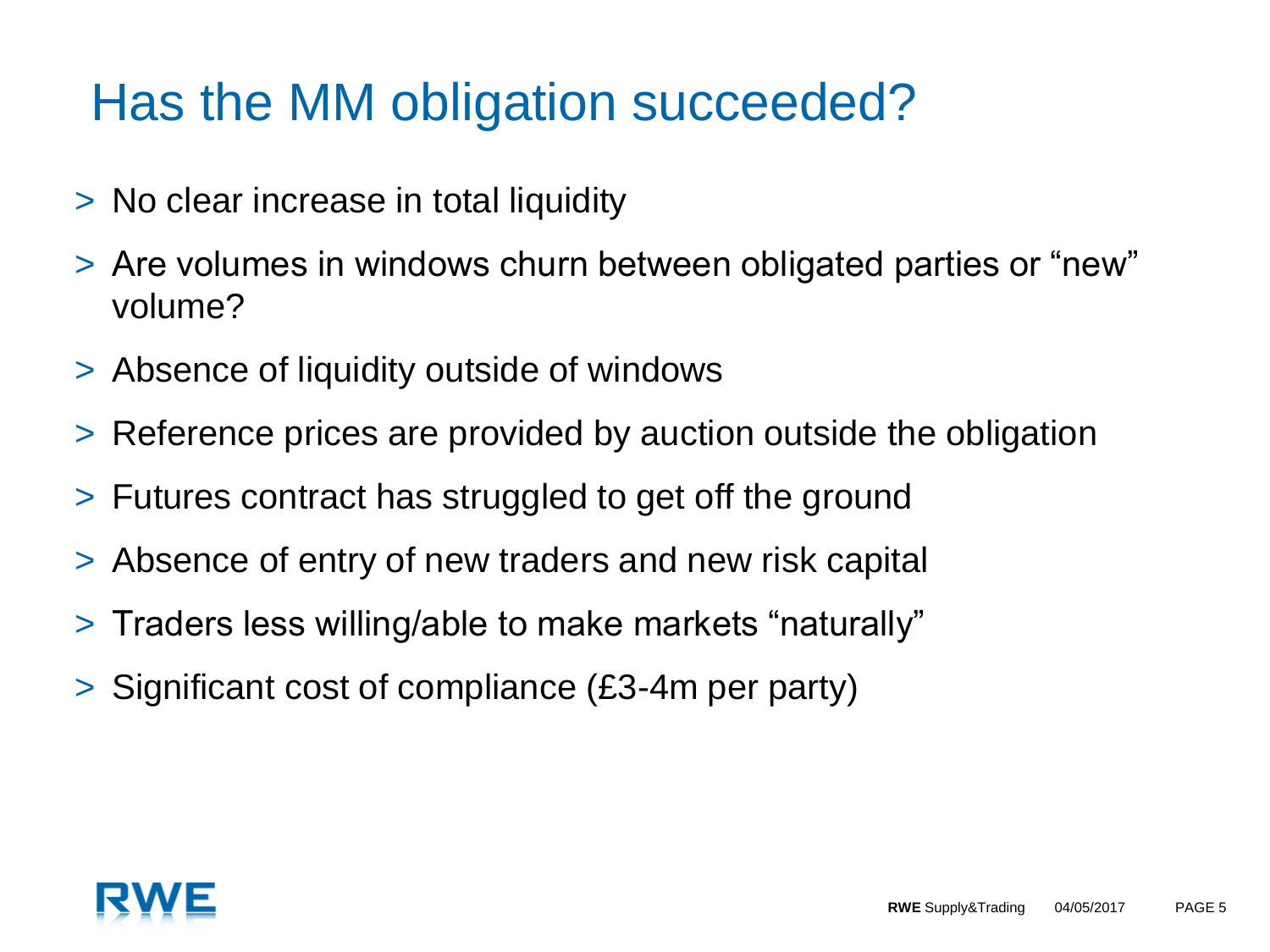# The future of the MM obligation

- > Remove
	- It hasn't worked
	- Significant retail entry anyway
	- Questionable logic for identifying obligated parties
- > Relax
	- Wider windows facilitate new entrants and capital
	- Reduced compliance threshold would allow traders to focus on trading rather than compliance
	- Reduced enforcement overhead